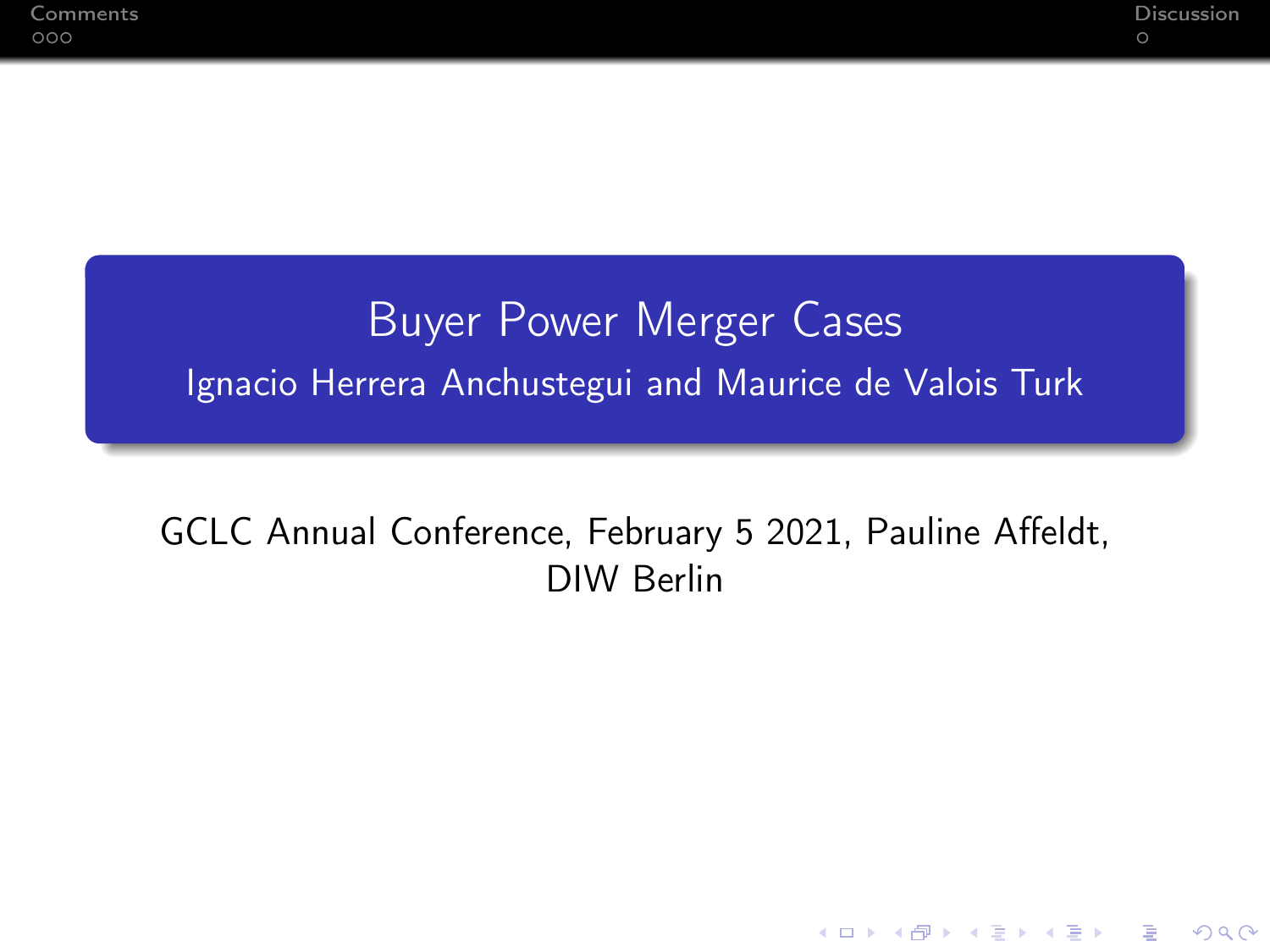**KORKA BRADE KORA** 

# <span id="page-1-0"></span>Buyer Power in Empirical Research on Determinants of Merger Decisions

- Literature studies determinants of intervention decisions
- Buyer power/countervailing buyer power rarely considered:
	- Buyer power: Mini (2018) (?), inconclusive effect
	- **Countervailing buyer power:** Lindsay et al. (2013), Bergman et al. (2010, 2019), Cottyn (2019), negative or insignificant effects
- Data Challenges:
	- Few observations/mergers discussing issues of (countervailing) buyer power
	- Analysis should be at market rather than merger level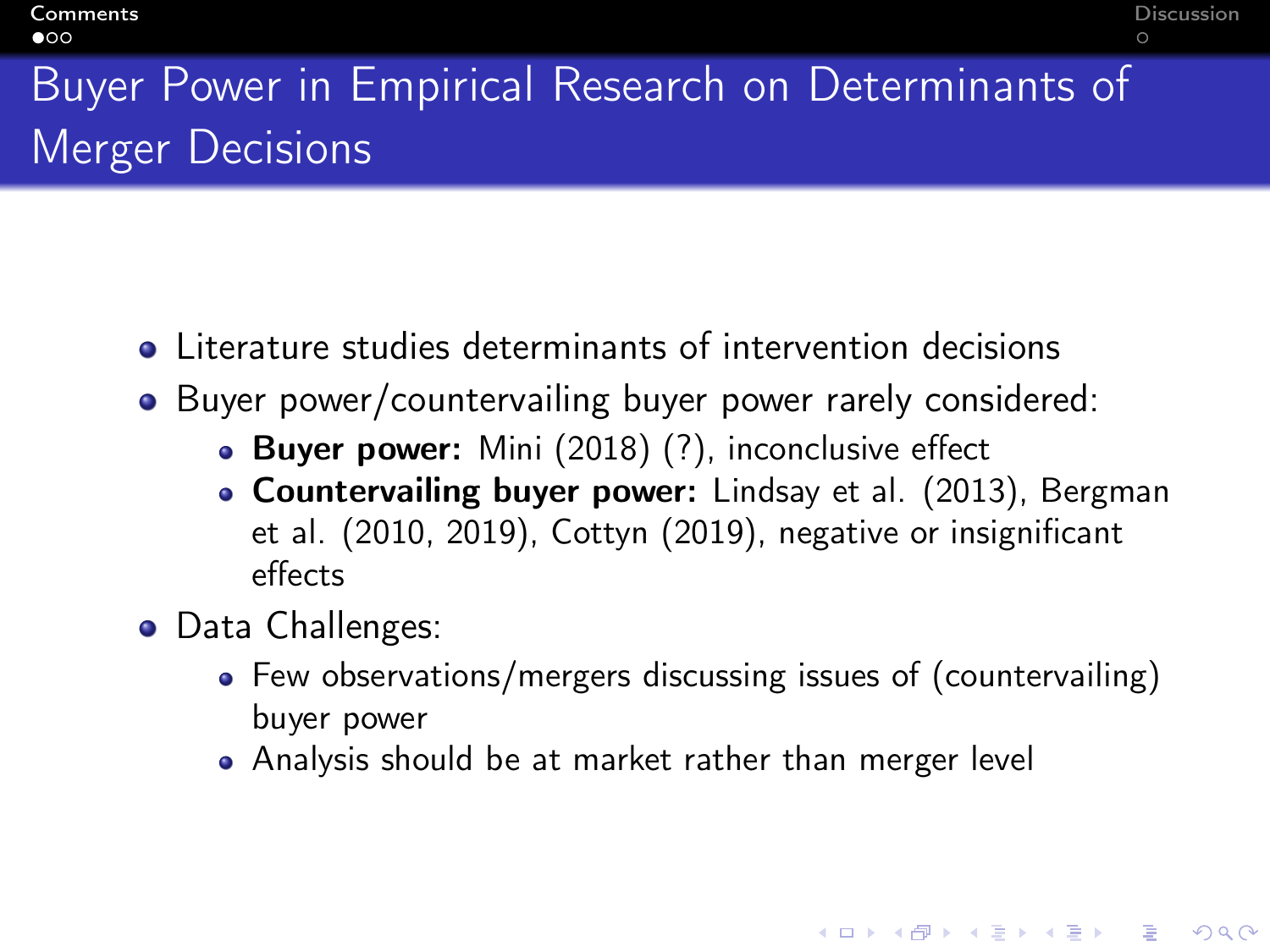## Ex-post Analysis of Effects of Buyer Power on Post-Merger Supplier Performance

- **Goal:** Quantify causal effect of merger-induced buyer power on outcome variable of interest
- Ideal Set-Up:
	- Isolate effect of buyer power from other effects of merger
	- Difference-in-Difference: Compare mergers similar in all characteristics but degree of buyer power
	- Ideal data: Upstream prices, quantities, performance, costs, contract information between suppliers and buyers
- Data Challenges:
	- Few observations if need mergers that are similar in all respects but buyer power
	- Contract information generally not available
	- Information on pass-through necessary to assess welfare effects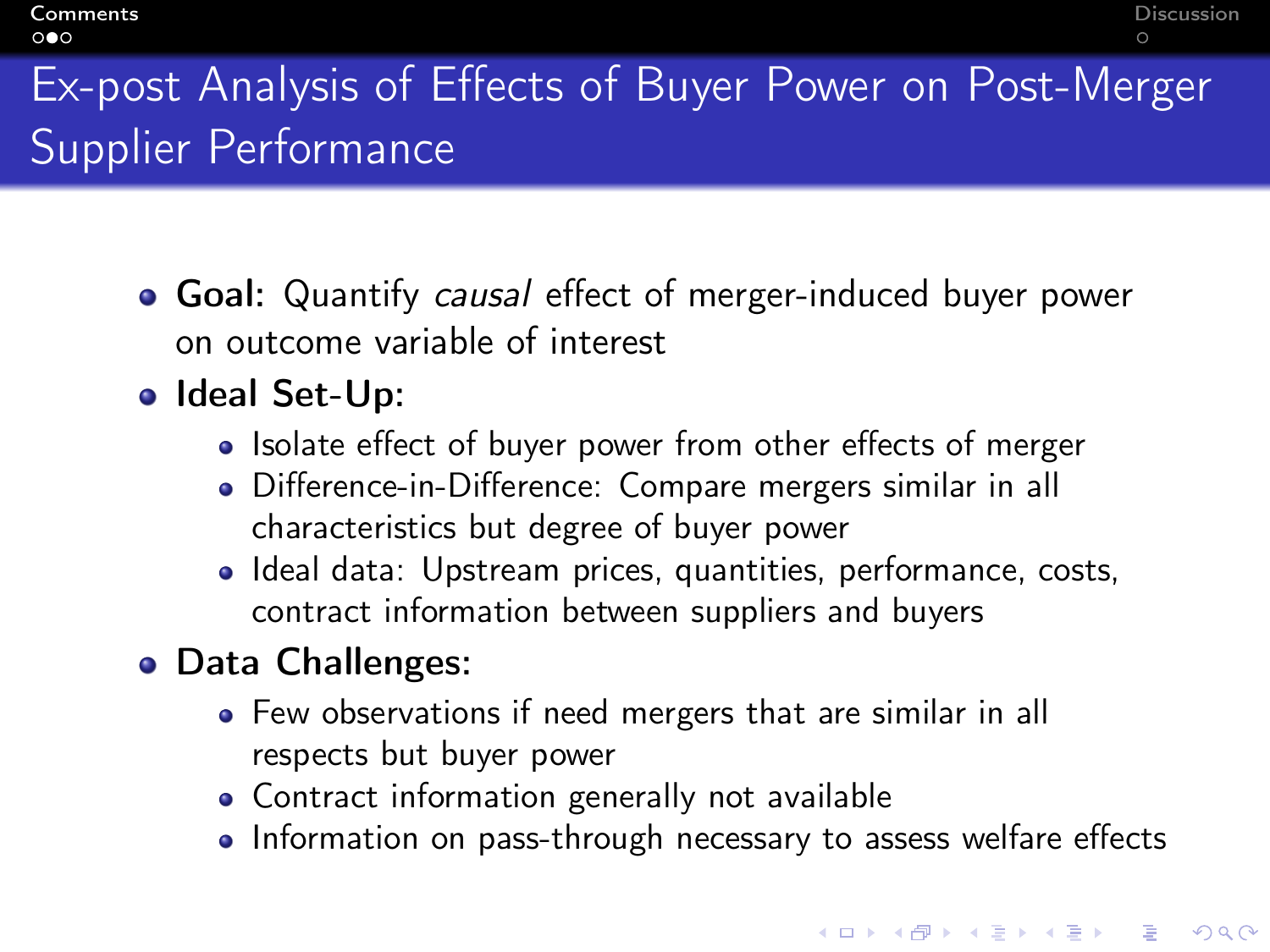**[Comments](#page-1-0)** [Discussion](#page-4-0) **Discussion** 

**K ロ X K 레 X K 회 X X 회 X 및 X X X X X 전** 

# Ex-post Analysis of Effects of Buyer Power on Post-Merger Supplier Performance

- **A** Most studies:
	- Outcomes at supplier level post downstream consolidation
	- Often use industry-level data
- Exception: Shen (2018)
	- Estimates effect of buyer power on input prices following horizontal mergers in electricity generation
	- Plant-level data on input prices and supply contracts
	- Difference-in-difference based on control plants not involved in merger
	- Input prices of merging firms' plants decrease 3-4% post merger
	- Merging firms renegotiate existing procurement contracts & seek new suppliers
- **Challenges:** 
	- Estimation of *causal* effect of buyer power
	- **•** Assessment of welfare effects